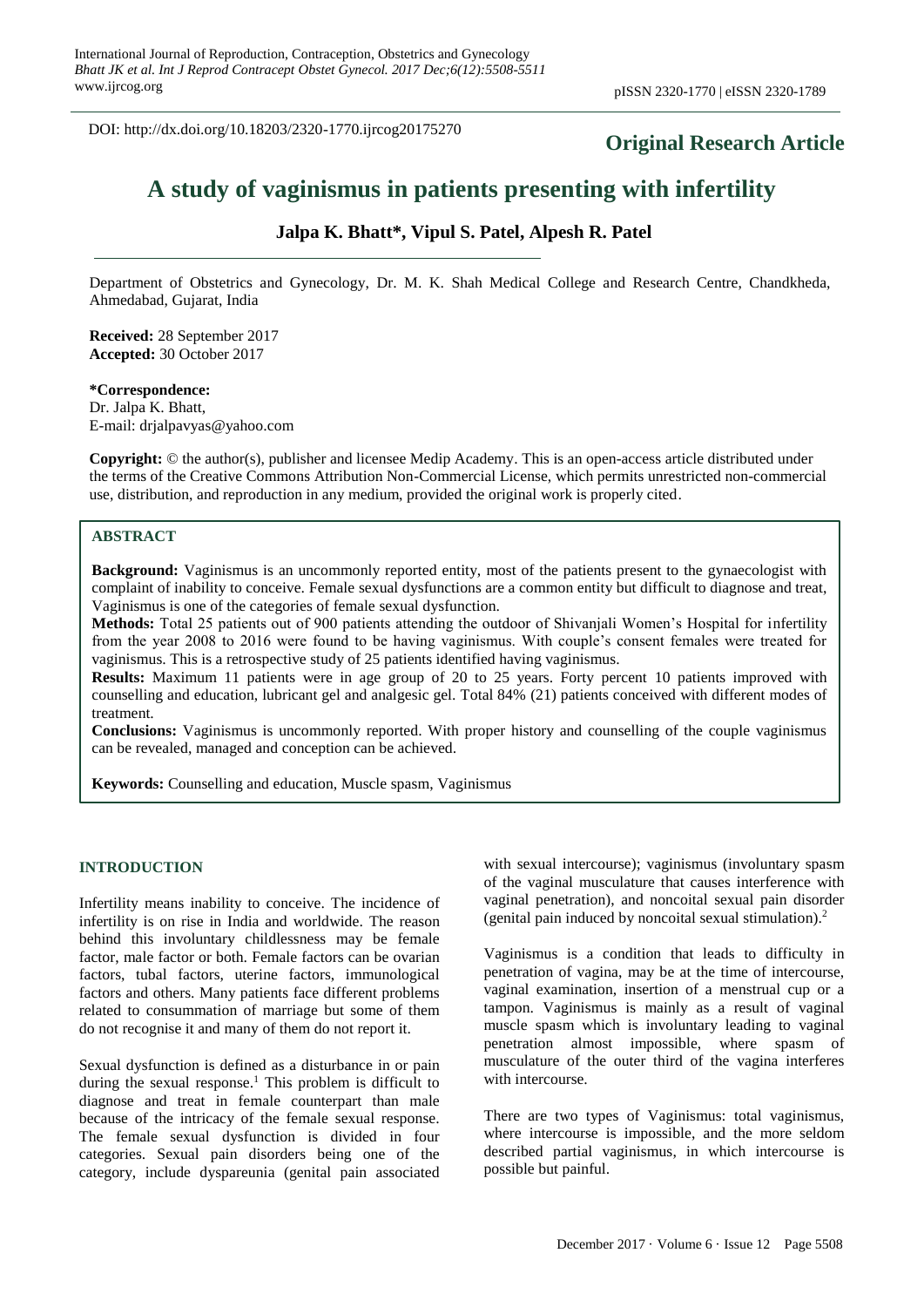Huguier first introduced the term "vaginismus" in 1834, as the title of his M.D. thesis. However, it was probably Trotula of Salerno, in her 1547 treatise on "The diseases of women", who provided the first description of what we now call vaginismus: "a tightening of the vulva so that even a woman who has been seduced may appear a virgin". 3

Vaginismus may be triggered by physical events having inadequate foreplay or non-physical emotions as simple as general anxiety. Reacting to the anticipation of pain, the body automatically tightens the vaginal muscles, to protect itself from harm. Sex becomes painful, and entry may be more difficult or impossible depending upon the severity.<sup>4</sup>

Frequently, there are underlying negative feelings of anxiety associated with vaginal penetration. The belief that sex is wrong or shameful (often the case with patients who had a strict religious upbringing); and traumatic early childhood experiences (not necessarily sexual in nature). <sup>5</sup> Or strict conservative moral education, which also can elicit negative emotions.<sup>6</sup> Emotional triggers that result in vaginismus symptoms are unique. It is important that effective treatment processes include addressing any emotional triggers, so a pain-free and pleasurable sexual relationship can be enjoyed upon resolution.

According to the severity of the condition Vaginismus has been classified by Lamont in four degrees. In first degree vaginismus, the patient has spasm of the pelvic floor that can be relieved with counselling and reassurance. In second degree, the spasm is present but maintained throughout the pelvis even with reassurance. In third degree, the patient elevates the buttocks to avoid being examined. In fourth degree vaginismus (also known as grade 4 vaginismus), the most severe form of vaginismus, the patient elevates the buttocks, retreats and tightly closes the thighs to avoid examination.<sup>5</sup> Pacik expanded the Lamont classification to include a fifth degree in which the patient experiences a visceral reaction such as sweating, hyperventilation, palpitations, trembling, shaking, nausea, vomiting, losing consciousness, wanting to jump off the table, or attacking the doctor.<sup>7</sup>

Vaginismus is an uncommonly reported entity, most of the patients present to the gynaecologist with complaint of inability to conceive. A detailed history and examination along with counselling of the couple reveals the history of unconsummated marriage leading to the unmasking of the problem.

#### **METHODS**

Women attending the Outpatient Department of Shivanjali Women's Hospital with the complaint of inability to conceive are subjected to detailed history taking and physical examination routinely. During examination and counselling, patients identified as having vaginismus, were counselled about treatment and with the couple's consent, treatment started for vaginismus. All women under treatment for vaginismus were subjected first to counselling and education session. This session dealt with detailed sexual education with understanding of local anatomy. Discussion on the condition that it is not unique and can be overcome with continuous efforts. A common belief of many patients with vaginismus that their vagina is not of adequate size was also included in counselling session.

Those who could not improve with it were subjected to other modalities in a stepwise manner. That is addition of lubricants and analgesic gels, vaginal dilators, surgery etc. Women were called every 20 days. Every visit patients were analysed for improvement along with a detailed counselling and education session. Active patient participation in treatment was ensured in each visit along with certain home assignments. Minimum 3 months were given before stepping up to the next modality. This is a retrospective study of the patients who underwent routine treatment for vaginismus as well as infertility during the period of 2008 to 2016. Out of 900 infertile patients, 25 patients identified as having vaginismus and underwent treatment were analysed.

# **RESULTS**

Out of 25 patients identified as having vaginismus, 11 (44%) patients were in 20-25 years age group. There were 10 (40%) patients in 26-30 years age group and 4 (16%) patients in 30-40 years age group.

#### **Table 1: Age group of patients.**

| Age group | Number of patients $(n=25)$ |
|-----------|-----------------------------|
| $20 - 25$ | $11(44\%)$                  |
| $26-30$   | $10(40\%)$                  |
| $30-40$   | 4(16%)                      |

Fifty six percent (14) patients could seek medical help within first year of marriage, twenty eight percent  $(7)$ took one to three years before they seek help and sixteen percent (4) took more than three years.

# **Table 2: Seeking treatment after duration of marriage.**

| <b>Seeking treatment after duration</b> | No. of patients |
|-----------------------------------------|-----------------|
| of marriage                             | $(n=25)$        |
| $< 1$ year                              | $14(56\%)$      |
| 1year-3years                            | 7(28%)          |
| $>$ 3 years                             | 4(16%)          |

Three patients improved with counselling and education only. Lubricant gels and Analgesic gels added to counselling and education, 10 (40%) more patients showed improvement. Vaginal dilators helped  $\vec{6}$  (24%)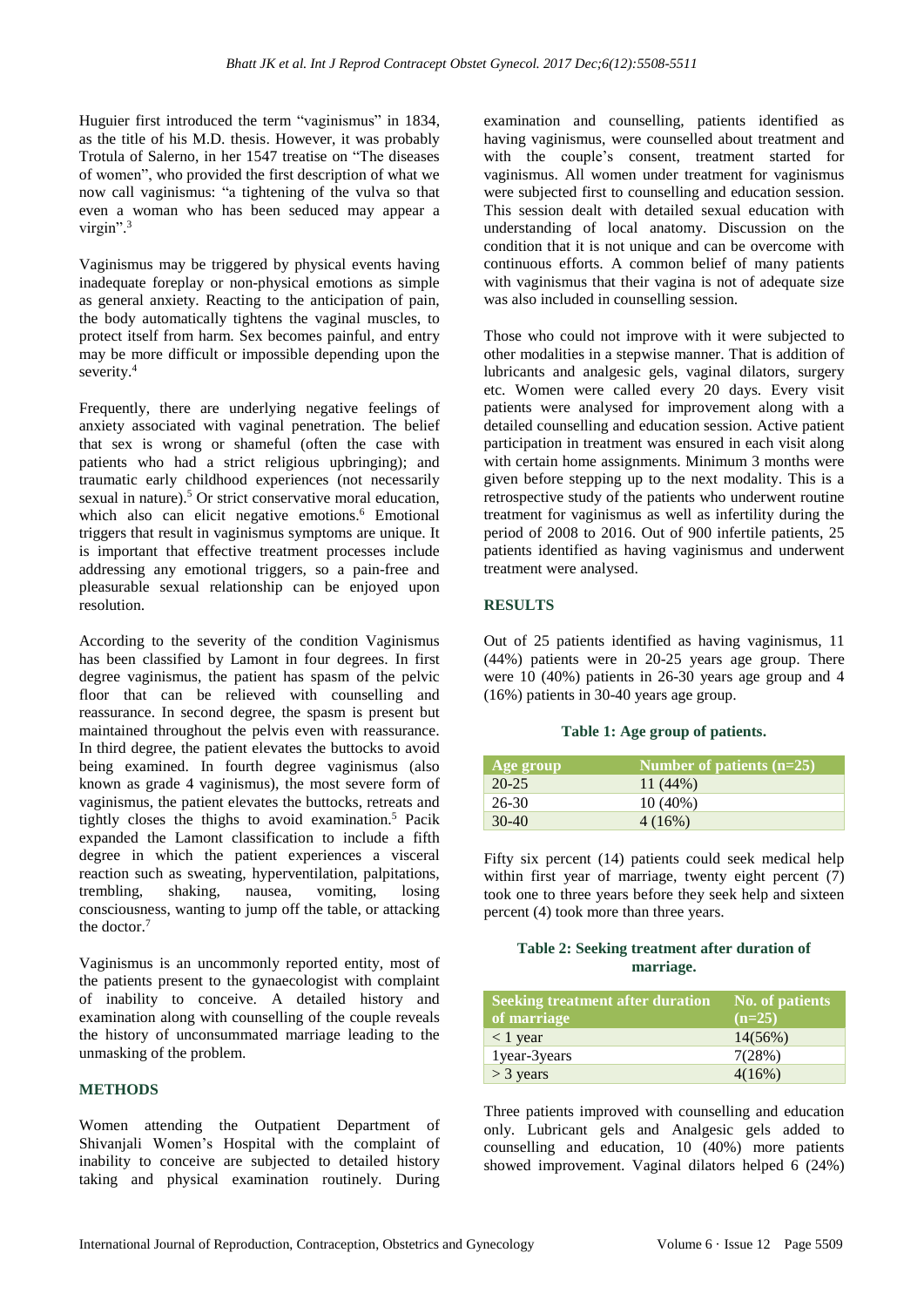patients. Two (8%) improved with surgery. Four (16%) patients could not improve.

### **Table 3: Improvement in vaginismus with different modalities.**

| <b>Improvement with modality</b>        | <b>No. of patients</b><br>$(n=25)$ |
|-----------------------------------------|------------------------------------|
| Counseling and education $(C+E)$        | 3(12%)                             |
| $C + E$ + lubricants and analgesic gels | $10(40\%)$                         |
| Vaginal dilators (educators)            | 6(24%)                             |
| Surgery                                 | 2(8%)                              |
| Not improved                            | 4(16%)                             |

Within six months of commencing the treatment, 3 (12%) patients showed improvement, ten (40%) more patients improved in 6 months - 1-year period, eight (32%) patients took more than one year to show improvement.

# **Table 4: Duration for improvement.**

| Time duration for improvement | No. of patients |
|-------------------------------|-----------------|
| with any modality             | $(n=21)$        |
| Within 6 months               | 3(12%)          |
| 6months-1 year                | $10(40\%)$      |
| $>$ 1 year                    | 8(32%)          |

Eight (32%) patient who improved with vaginismus treatment, conceived naturally.

#### **Table 5: Conceived with different modality of treatment.**

| <b>Conceived with different</b><br>modality of treatment | <b>No. of patients</b><br>$(n=25)$ |
|----------------------------------------------------------|------------------------------------|
| Natural conception                                       | 8(32%)                             |
| Induction $+$ follicular study by TVS                    | 7(28%)                             |
| Induction $+$ follicular study by TVS<br>$+$ IUI         | 4(16%)                             |
| <b>IVF</b>                                               | 2(8%)                              |
| Not conceived                                            | 4(16%)                             |

Eight partners developed different dysfunctions.

#### **Table 6: Male dysfunction.**

| Husband developed problems due<br>to female sexual dysfunction | No. of patients |
|----------------------------------------------------------------|-----------------|
| Premature ejaculation                                          | 6               |
| Other dysfunction                                              |                 |

#### **DISCUSSION**

Total 900 patients attended the outdoor at Shivanjali Women's Hospital with chief complaint of inability to conceive. Out of them with detailed history taking and examination with counseling as a routine for all infertile patients, 25 patients were detected having problem of vaginismus, underwent treatment.

Almost equal numbers of patients were found in 20-25 years and 26-30 years. Four patients were in 30-40 years age group. Out of 25 patients identified, 14 attended the outdoor in less than a year of marriage. Seven patients attended in 1-3 years of marriage and four patients seek help more than three years later which was quite a surprising factor. Delay in seeking medical help may be due to sexual ignorance, lack of knowledge in identifying the problem and personal hesitance.

Counseling and education helped 3 patients to improve, whereas when lubricant and analgesic gels were added as treatment to counseling and education, 10 more patients showed improvement, possibly due to local tissue desensitization. Treatment of vaginismus may involve the use Hegar dilators, (sometimes called vaginal trainers) progressively increasing the size of the dilator inserted into the vagina.<sup>8</sup> Six patients showed improvement with self-insertion of vaginal dilators and 2 with surgery. Four patients did not improve due to inadequate attempts, lack of support from spouse or irregular treatment. Twentyone patients improved with different modalities got conceived. Many couples face male sexual dysfunctions also as a result of repeated failed attempts due to vaginismus. In the present study, 8 partners developed different dysfunctions. O' Sullivan's study, husbands were twice as likely (26%) to have a sexual dysfunction of their own if their wives had vaginismus rather than an orgasmic dysfunction.<sup>9</sup> However, an increased incidence of impotence and premature ejaculation in the husband of a vaginismic woman may be a result of the vaginismus. In response to repeated frustration, male sexual functioning may well be adversely affected.<sup>10</sup>

## **CONCLUSION**

Vaginismus is a phobia with underlying negative emotions aggravating it. Ignorance of sexual attitudes may contribute to it. Infertility is a social problem in our country. So, gynaecologist may encounter the problem of vaginismus commonly. Gynaecologist as a consultant can provide therapy in an ideal manner. An empathetic and gentle manner as a therapist is most critical. Though improvement is slow but with repeated efforts of patients along with partner and consultant, it can be nullified. Present study has limited number of patients as it is limited to patients attending obstetrics and gynaecology outdoor for infertility, but results in the form of conception are encouraging.

*Funding: No funding sources Conflict of interest: None declared Ethical approval: The study was approved by the Institutional Ethics Committee*

### **REFERENCES**

1. Basson R, Berman JR, Burnett A, Derogatis L, Ferguson D, Fourcroy J, et al. Report of the international consensus development conference on